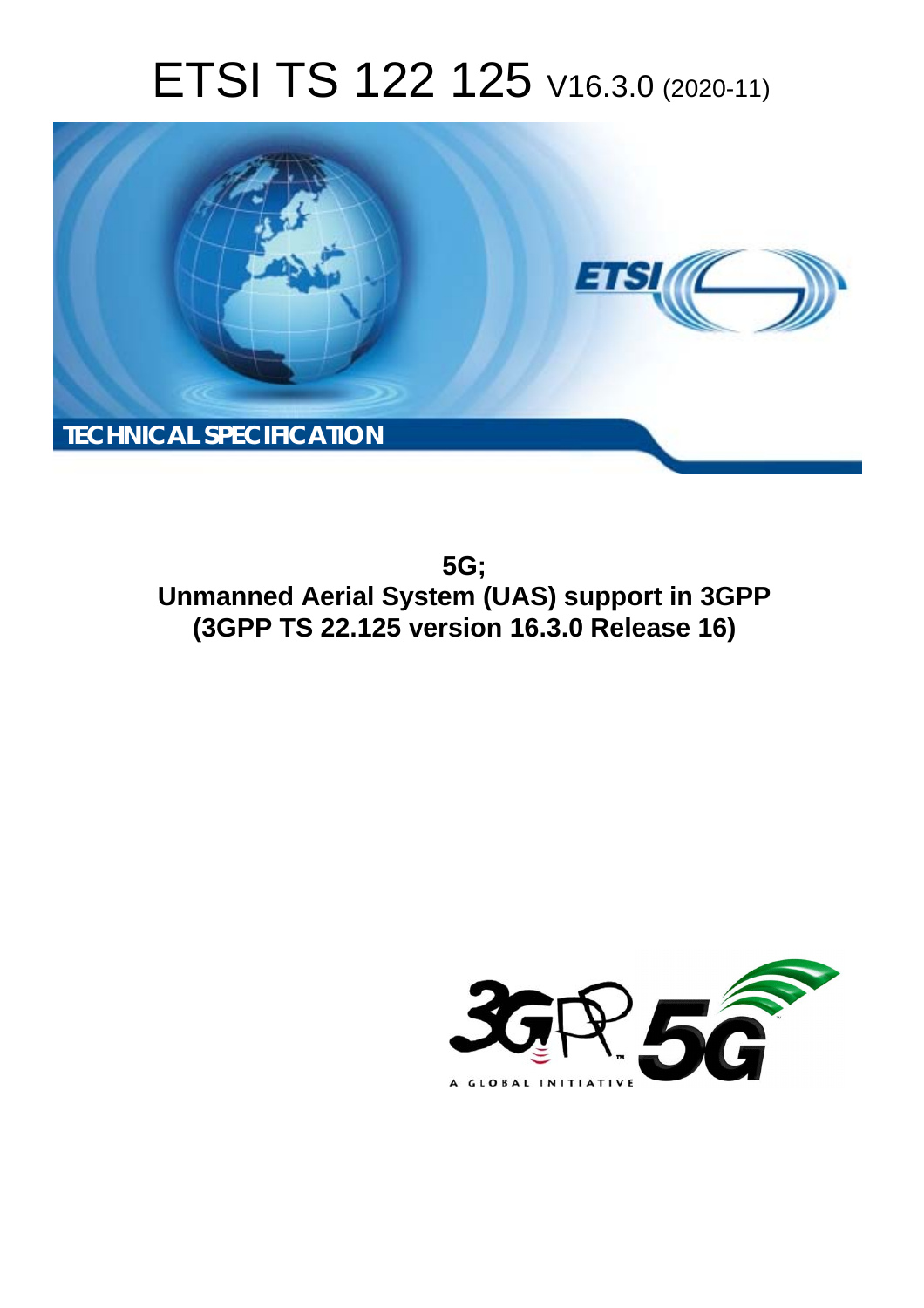Reference DTS/TSGS-0122125vg30

Keywords

5G

#### *ETSI*

#### 650 Route des Lucioles F-06921 Sophia Antipolis Cedex - FRANCE

Tel.: +33 4 92 94 42 00 Fax: +33 4 93 65 47 16

Siret N° 348 623 562 00017 - NAF 742 C Association à but non lucratif enregistrée à la Sous-Préfecture de Grasse (06) N° 7803/88

#### *Important notice*

The present document can be downloaded from: <http://www.etsi.org/standards-search>

The present document may be made available in electronic versions and/or in print. The content of any electronic and/or print versions of the present document shall not be modified without the prior written authorization of ETSI. In case of any existing or perceived difference in contents between such versions and/or in print, the prevailing version of an ETSI deliverable is the one made publicly available in PDF format at [www.etsi.org/deliver](http://www.etsi.org/deliver).

Users of the present document should be aware that the document may be subject to revision or change of status. Information on the current status of this and other ETSI documents is available at <https://portal.etsi.org/TB/ETSIDeliverableStatus.aspx>

If you find errors in the present document, please send your comment to one of the following services: <https://portal.etsi.org/People/CommiteeSupportStaff.aspx>

#### *Copyright Notification*

No part may be reproduced or utilized in any form or by any means, electronic or mechanical, including photocopying and microfilm except as authorized by written permission of ETSI. The content of the PDF version shall not be modified without the written authorization of ETSI. The copyright and the foregoing restriction extend to reproduction in all media.

> © ETSI 2020. All rights reserved.

**DECT™**, **PLUGTESTS™**, **UMTS™** and the ETSI logo are trademarks of ETSI registered for the benefit of its Members. **3GPP™** and **LTE™** are trademarks of ETSI registered for the benefit of its Members and of the 3GPP Organizational Partners. **oneM2M™** logo is a trademark of ETSI registered for the benefit of its Members and of the oneM2M Partners. **GSM®** and the GSM logo are trademarks registered and owned by the GSM Association.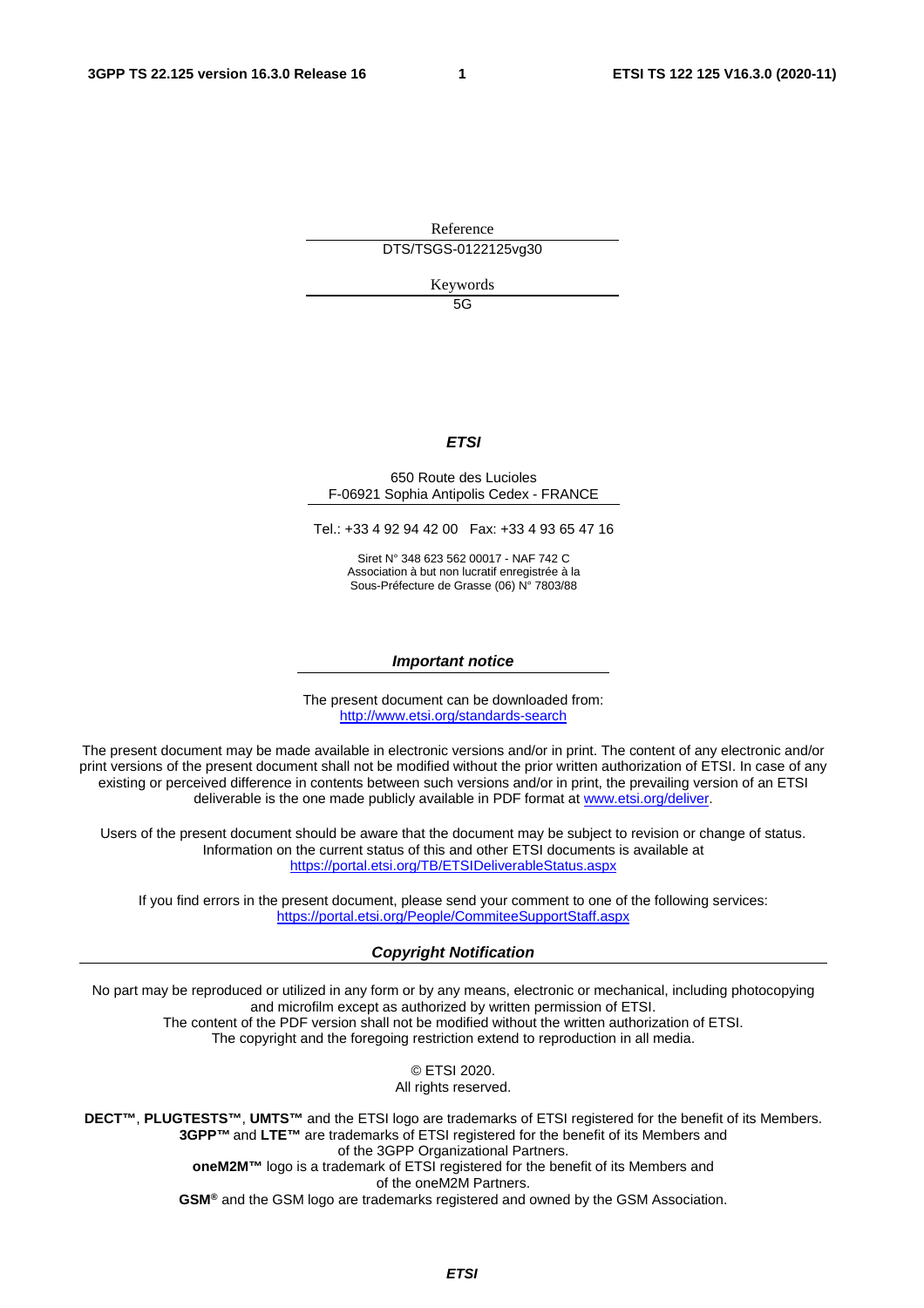# Intellectual Property Rights

#### Essential patents

IPRs essential or potentially essential to normative deliverables may have been declared to ETSI. The information pertaining to these essential IPRs, if any, is publicly available for **ETSI members and non-members**, and can be found in ETSI SR 000 314: *"Intellectual Property Rights (IPRs); Essential, or potentially Essential, IPRs notified to ETSI in respect of ETSI standards"*, which is available from the ETSI Secretariat. Latest updates are available on the ETSI Web server [\(https://ipr.etsi.org/](https://ipr.etsi.org/)).

Pursuant to the ETSI IPR Policy, no investigation, including IPR searches, has been carried out by ETSI. No guarantee can be given as to the existence of other IPRs not referenced in ETSI SR 000 314 (or the updates on the ETSI Web server) which are, or may be, or may become, essential to the present document.

#### **Trademarks**

The present document may include trademarks and/or tradenames which are asserted and/or registered by their owners. ETSI claims no ownership of these except for any which are indicated as being the property of ETSI, and conveys no right to use or reproduce any trademark and/or tradename. Mention of those trademarks in the present document does not constitute an endorsement by ETSI of products, services or organizations associated with those trademarks.

# Legal Notice

This Technical Specification (TS) has been produced by ETSI 3rd Generation Partnership Project (3GPP).

The present document may refer to technical specifications or reports using their 3GPP identities. These shall be interpreted as being references to the corresponding ETSI deliverables.

The cross reference between 3GPP and ETSI identities can be found under<http://webapp.etsi.org/key/queryform.asp>.

# Modal verbs terminology

In the present document "**shall**", "**shall not**", "**should**", "**should not**", "**may**", "**need not**", "**will**", "**will not**", "**can**" and "**cannot**" are to be interpreted as described in clause 3.2 of the [ETSI Drafting Rules](https://portal.etsi.org/Services/editHelp!/Howtostart/ETSIDraftingRules.aspx) (Verbal forms for the expression of provisions).

"**must**" and "**must not**" are **NOT** allowed in ETSI deliverables except when used in direct citation.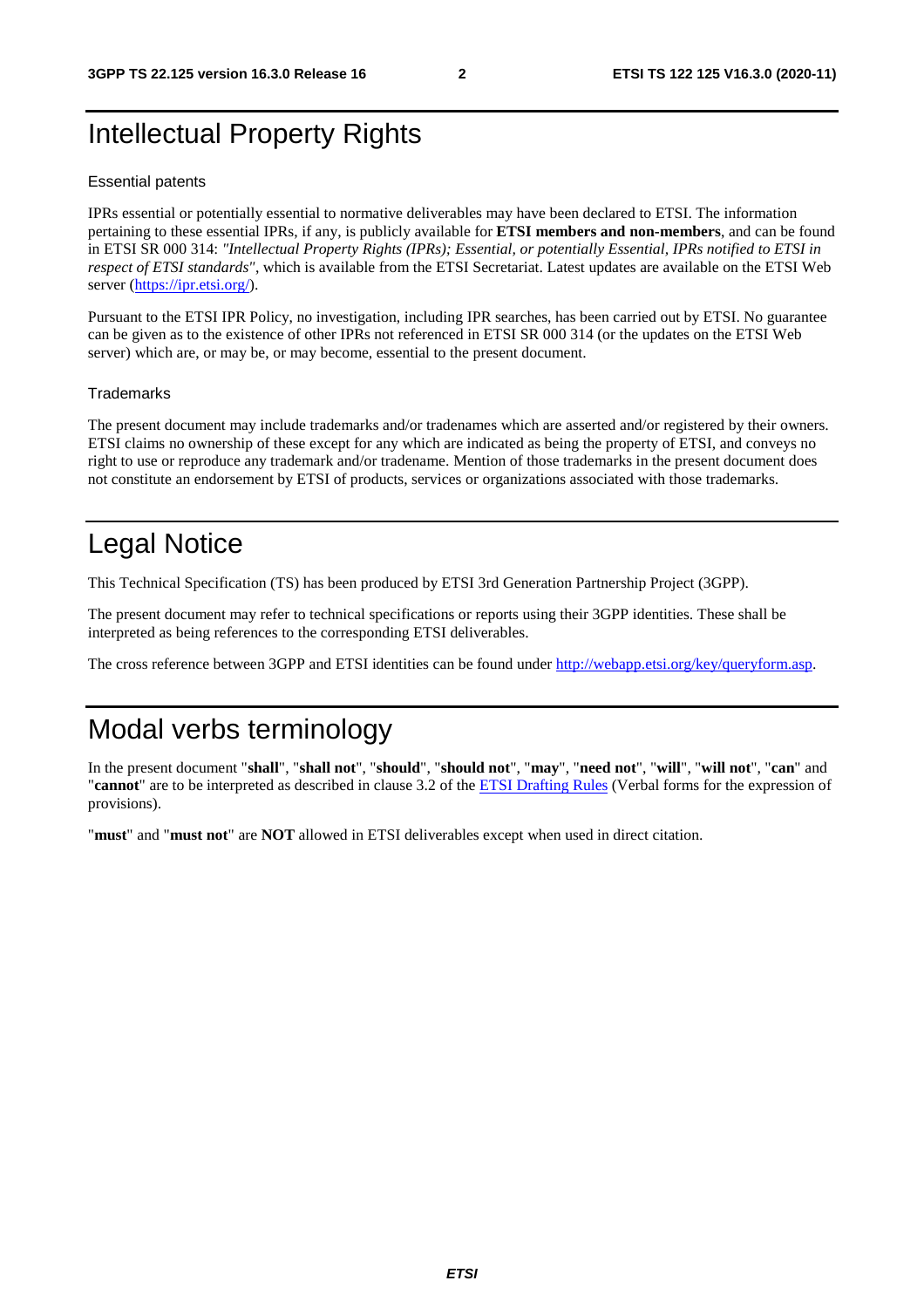# Contents

| 1                             |  |  |  |  |  |
|-------------------------------|--|--|--|--|--|
| 2                             |  |  |  |  |  |
| 3<br>3.1<br>3.2<br>3.3        |  |  |  |  |  |
| $\overline{4}$<br>4.1         |  |  |  |  |  |
| 5<br>5.1<br>5.2<br>5.3<br>5.4 |  |  |  |  |  |
|                               |  |  |  |  |  |
| A.1                           |  |  |  |  |  |
| <b>Annex B</b> (informative): |  |  |  |  |  |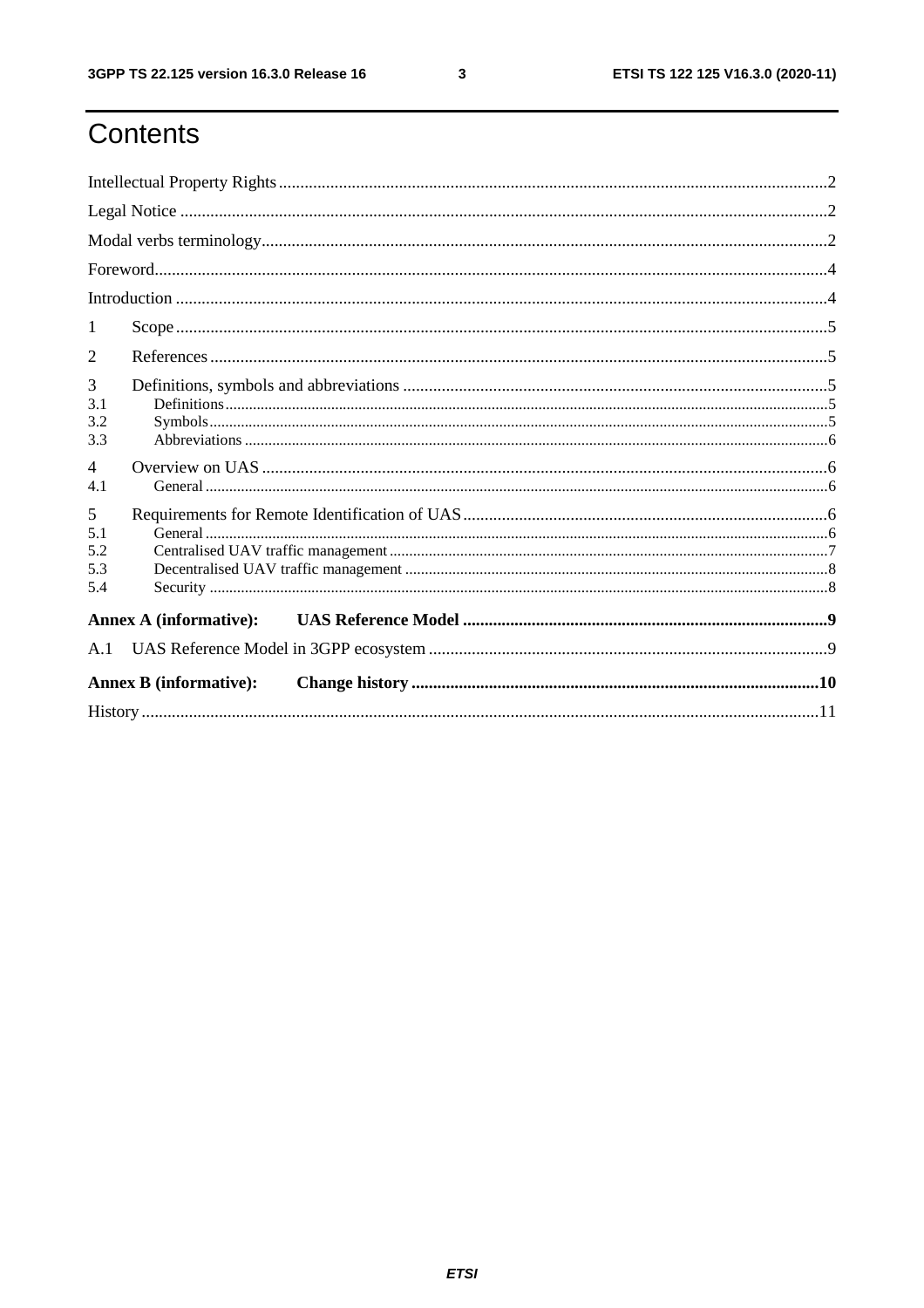# Foreword

This Technical Specification has been produced by the 3rd Generation Partnership Project (3GPP).

The contents of the present document are subject to continuing work within the TSG and may change following formal TSG approval. Should the TSG modify the contents of the present document, it will be re-released by the TSG with an identifying change of release date and an increase in version number as follows:

Version x.y.z

where:

- x the first digit:
	- 1 presented to TSG for information;
	- 2 presented to TSG for approval;
	- 3 or greater indicates TSG approved document under change control.
- y the second digit is incremented for all changes of substance, i.e. technical enhancements, corrections, updates, etc.
- z the third digit is incremented when editorial only changes have been incorporated in the document.

#### Introduction

Interest in using cellular connectivity to support Unmanned Aerial Systems (UAS) is strong, and the 3GPP ecosystem offers excellent benefits for UAS operation. Ubiquitous coverage, high reliability and QoS, robust security, and seamless mobility are critical factors to supporting UAS command and control functions. In parallel, regulators are investigating safety and performance standards and Registration and licensing programs to develop a well-functioning private and civil UAS ecosystem which can safely coexist with commercial air traffic, public and private infrastructure, and the general population.

The 3GPP system can provide control plane and user plane communication services for UAS. Examples of services which can be offered to the UAS ecosystem includes data services for command and control (C2), telematics, UASgenerated data, remote identification, and authorisation, enforcement, and regulation of UAS operation.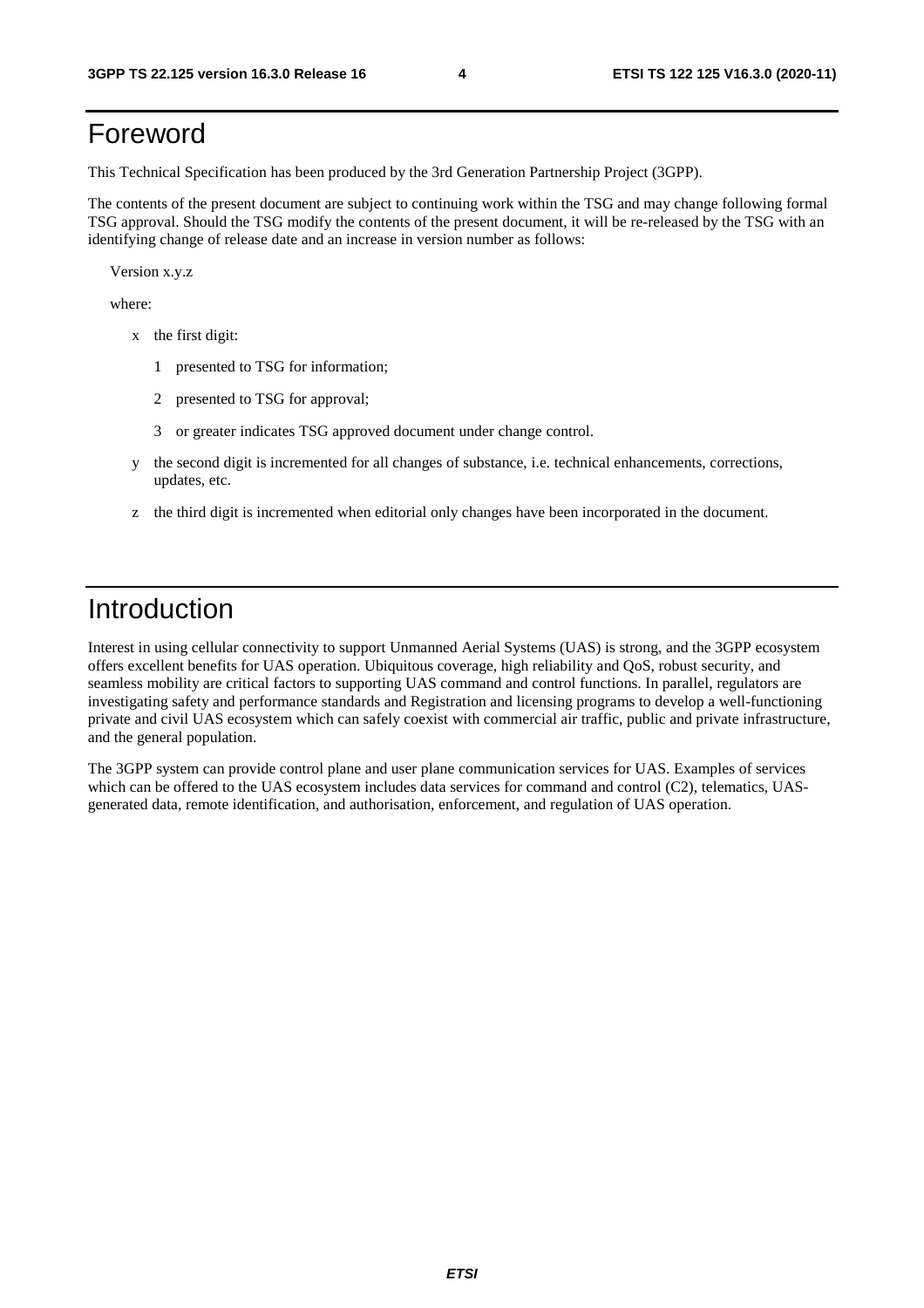### 1 Scope

The present document identifies the requirements for operation of Unmanned Aerial Vehicles (UAVs) via the 3GPP system.

This includes requirements for meeting the business, security, and public safety needs for the remote identification and tracking of UAS linked to a 3GPP subscription.

# 2 References

The following documents contain provisions which, through reference in this text, constitute provisions of the present document.

- References are either specific (identified by date of publication, edition number, version number, etc.) or non-specific.
- For a specific reference, subsequent revisions do not apply.
- For a non-specific reference, the latest version applies. In the case of a reference to a 3GPP document (including a GSM document), a non-specific reference implicitly refers to the latest version of that document *in the same Release as the present document*.
- [1] 3GPP TR 21.905: "Vocabulary for 3GPP Specifications".
- [2] FAA UTM Concept of Operations v1.0, Foundational Principles, Roles and Responsibilities, Use Cases and Operational Threads https://utm.arc.nasa.gov/docs/2018-UTM-ConOps-v1.0.pdf
- [3] FAA Remote Identification, https://www.faa.gov/uas/research\_development/remote\_id/

# 3 Definitions, symbols and abbreviations

#### 3.1 Definitions

For the purposes of the present document, the terms and definitions given in 3GPP TR 21.905 [1] and the following apply. A term defined in the present document takes precedence over the definition of the same term, if any, in 3GPP TR 21.905 [1].

**Unmanned Aerial System (UAS):** Composed of Unmanned Aerial Vehicle (UAV) and related functionality, including command and control (C2) links between the UAV and the control station, the UAV and the network, and for remote identification. An UAS may comprise of a UAV and a UAV controller.

**Unmanned Aerial System Traffic Management (UTM):** a set of functions and services for managing a range of autonomous vehicle operations.

**UAV controller**: The UAV controller of a UAS enables a drone pilot to control an UAV. BVLOS Beyond Visual Line of Sight

### 3.2 Symbols

For the purposes of the present document, the following symbols apply: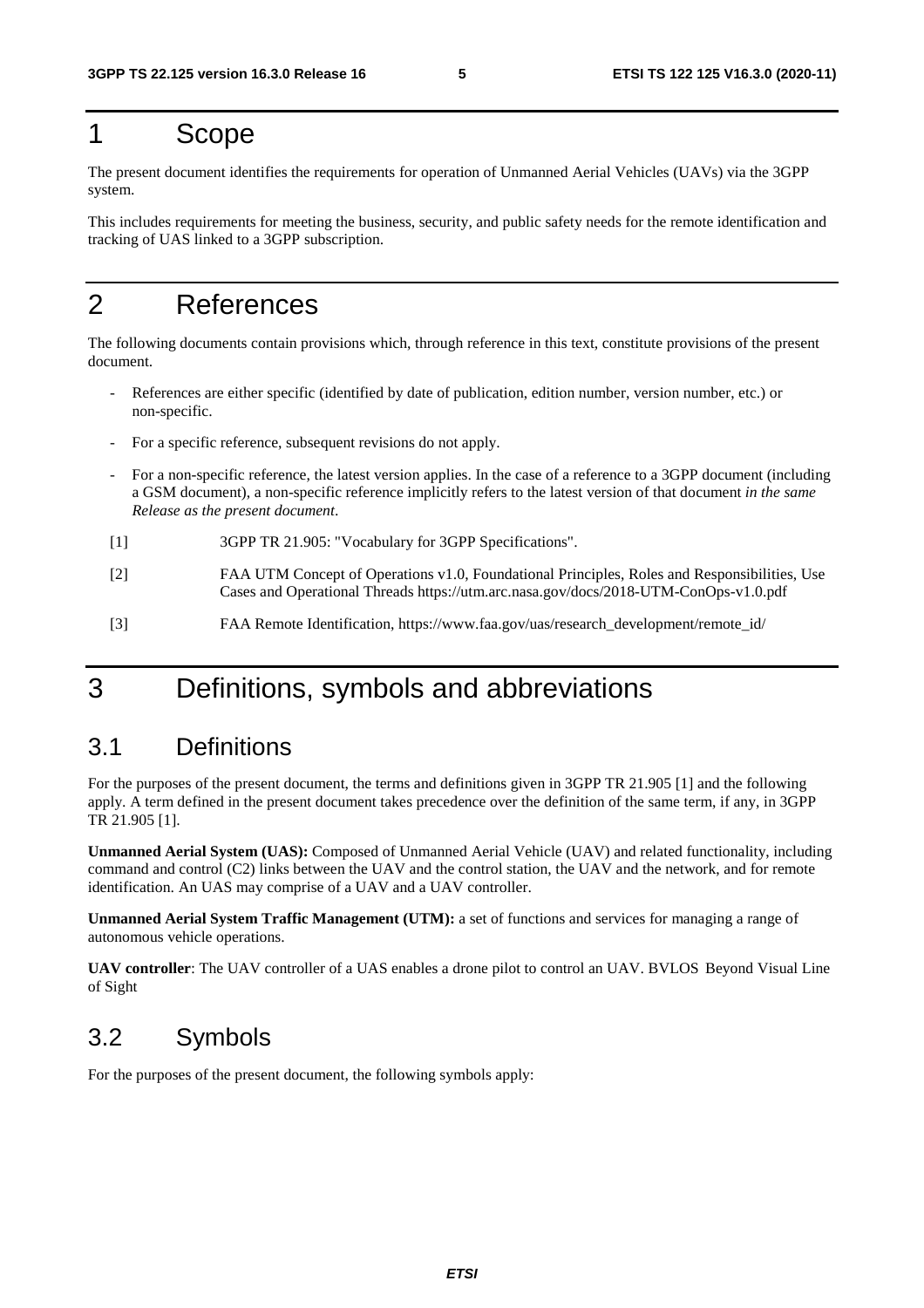#### 3.3 Abbreviations

For the purposes of the present document, the abbreviations given in 3GPP TR 21.905 [1] and the following apply. An abbreviation defined in the present document takes precedence over the definition of the same abbreviation, if any, in 3GPP TR 21.905 [1].

| <b>BVLOS</b> | Beyond Visual Line of Sight                   |
|--------------|-----------------------------------------------|
| C2           | Command and Control                           |
| Remote ID    | Remote Identification [3]                     |
| <b>UAS</b>   | <b>Unmanned Aerial System</b>                 |
| <b>UAV</b>   | Unmanned Aerial Vehicle                       |
| <b>UTM</b>   | Unmanned Aerial System Traffic Management [2] |

### 4 Overview on UAS

### 4.1 General

An Unmanned Aerial System (UAS) is the combination of an Unmanned Aerial Vehicle (UAV), sometimes called a drone, and a UAV controller. A UAV is an aircraft without a human pilot onboard – instead, in some cases. the UAV can be controlled from an operator via a UAV controller and will have a range of autonomous flight capabilities. The communication system between the UAV and UAV controller is, within the scope of this specification and in some scenarios, provided by the 3GPP system. The UAS model considers also the scenario where the UAV controller communicates with the UAV via mechanisms outside the scope of 3GPP.

UAVs range in size and weight from small, light aircraft often used for recreational purposes to large, heavy aircraft which are often more suited to commercial applications. Regulatory requirements vary across this range and vary on a regional basis.

The communication requirements for UAS cover both the Command and Control (C2) between UAV and UAV controller, but also data uplink and downlink to/from the UAS components towards both the serving 3GPP network and network servers.

Unmanned Aerial System Traffic Management (UTM) is used to provide a number of services to support UAS and their operations including but not limited to UAS identification and tracking, authorisation, enforcement, regulation of UAS operations, and also to store the data required for UAS(s) to operate. It also allows authorised users (e.g., air traffic control, public safety agencies) to query the identity and metadata of a UAV and its UAV controller.

# 5 Requirements for Remote Identification of UAS

### 5.1 General

The 3GPP system should enable UTM to associate the UAV and UAV controller, identify them as a UAS.

The 3GPP system shall enable a UAS to send UTM the UAV data which can contain: unique identity (this may be a 3GPP identity), UE capability of the UAV, make & model, serial number, take-off weight, position, owner identity, owner address, owner contact details, owner certification, take-off location, mission type, route data, operating status.

The 3GPP system shall enable a UAS to send UTM the UAV controller data which can contains: unique identity (this may be a 3GPP identity), UE capability of the UAV controller, position, owner identity, owner address, owner contact details, owner certification, UAV operator identity, UAV operator license, UAV operator certification, UAV pilot identity, UAV pilot license, UAV pilot certification and flight plan.

The 3GPP system shall enable a UAS to send different UAS data to UTM based on the different authentication and authorizations level which are applied to the UAS.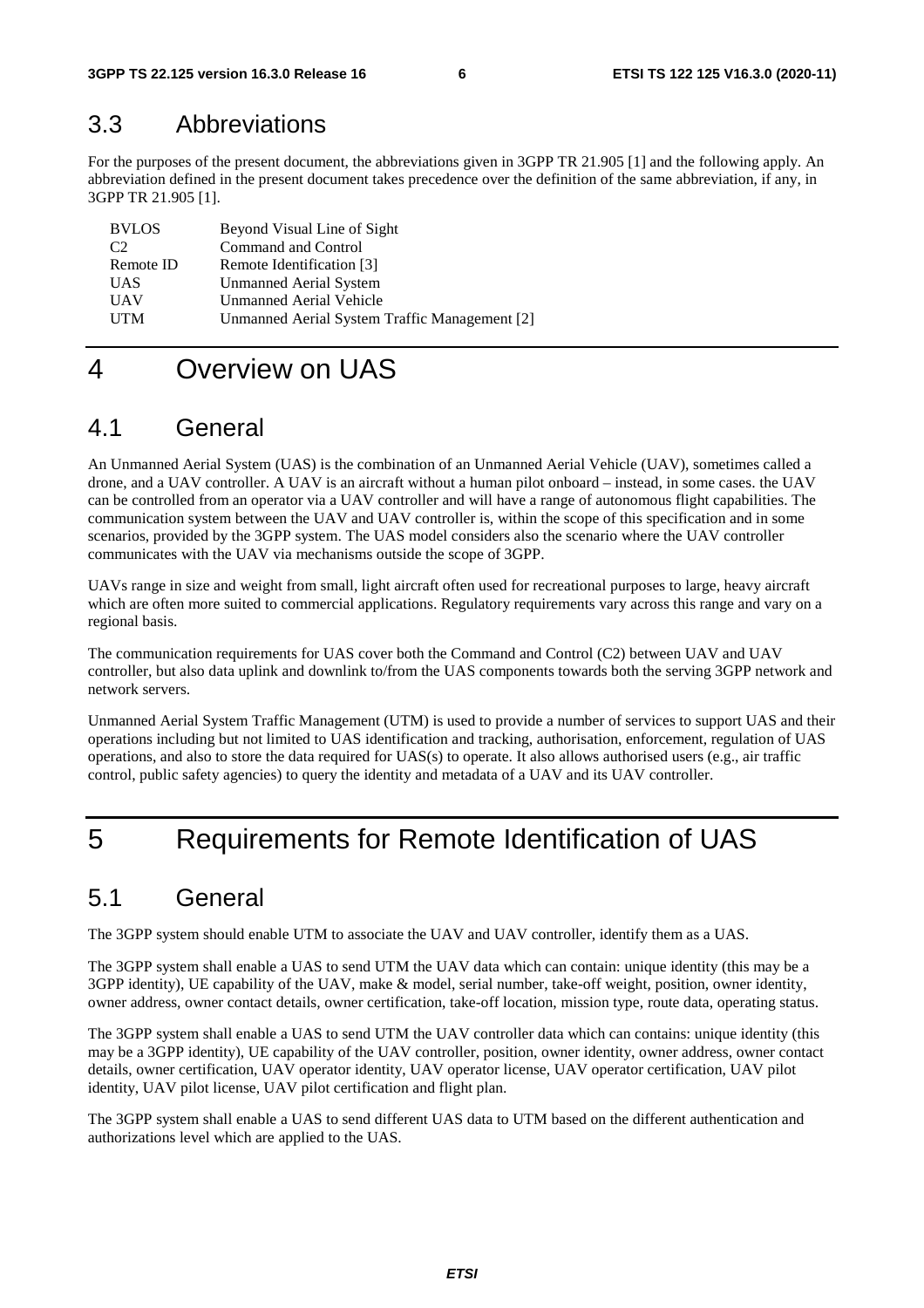NOTE: Subject to the regional regulation, the different authentication and authorization levels can be: the initial network access authentication and authorization, UAS identity authentication, UAV flight plan authorization, additional UMT service authentications, such as flight monitoring, collision avoidance services, so on.

The 3GPP system shall support capability to extend UAS data being sent to UTM with the evolution of UTM and its support applications in future.

Based on regulations and security protection, the 3GPP system shall enable a UAS to send UTM the identifiers which can be: IMEI, MSISDN, or IMSI, or IP address.

The 3GPP system shall enable a UE in a UAS to send the following identifiers to a UTM: IMEI, MSISDN, or IMSI, or IP address

The 3GPP system should enable an MNO to augment the data sent to a UTM with the following: network-based positioning information of UAV and UAV controller.

- NOTE: This augmentation may be trust-based (i.e. the MNO informs the UTM that the UAV position information is trusted) or it may be additional location information based on network information.
- NOTE: This requirement will not be applied to the case which the UAS and UTM has direct control communication connection without going through MNO.

The 3GPP system shall enable UTM to inform an MNO of the outcome of an authorisation to operate.

The 3GPP system shall enable an MNO to allow a UAS authorisation request only if appropriate subscription information is present.

The 3GPP system shall be able to provide UTM with the identity/identities of a UAS.

The 3GPP system shall enable a UAS to update a UTM with the live location information of a UAV and its UAV controller.

The 3GPP network should be able to provide supplement location information of UAV and its controller to a UTM.

 NOTE: This supplement may be trust-based (i.e. the MNO informs the UTM that the UAV position information is trusted) or it may be additional location information based on network information.

The 3GPP network shall support UAVs and the corresponding UAV controller are connecting to different PLMNs at the same time.

The 3GPP system shall provide the capability for network to obtain the UAS information regarding its support of 3GPP communication capabilities designed for UAS operation.

The 3GPP system shall support the UAS identification and subscription data which can differentiate the UAS with UAS-capable UE and the UAS with non-UAS-capable UE.

 NOTE: UAS-capable UE refers to the UE which support interaction capability with UTM and certain 3GPP communication features which 3GPP provides for UAS

The 3GPP system shall support detection, identification and reporting of problematic UAV(s) and the UAV controller to a UTM.

### 5.2 Centralised UAV traffic management

The 3GPP system shall provide a mechanism for a UTM to provide route data, along with flight clearance, to a UAV.

The 3GPP system shall be able to deliver route modification information received from a UTM to a UAS with a latency of less than 500ms.

The 3GPP system shall be able to deliver the notifications received from a UTM to a UAV controller with a latency of less than 500ms.

Based on MNO policies and/or regulatory requirements, the 3GPP system shall enable the UTM to take over the communication used to control the UAV.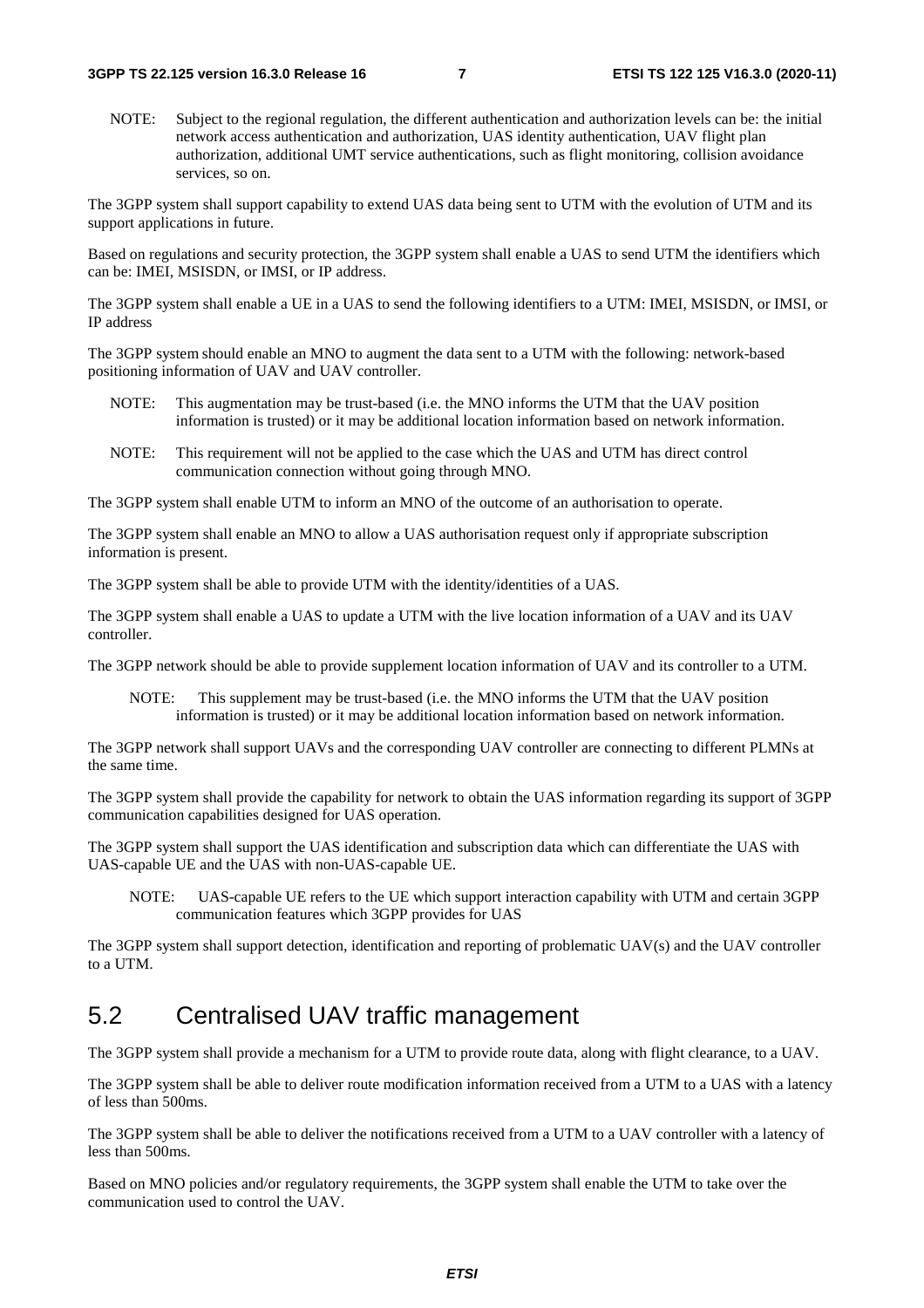#### 5.3 Decentralised UAV traffic management

The 3GPP system shall enable a UAV to broadcast the following data for identifying UAV(s) in a short-range area for collision avoidance: e.g. UAV identities if needed based on different regulation requirements, UAV type, current location and time, flight route information, current speed, operating status.

The 3GPP system shall be able to support a UAV to transmit a message via network connection for identifing itself as an UAV to y the other UAV(s).

The 3GPP system shall enable UAV to preserve the privacy of the owner of the UAV, UAV pilot, and the UAV operator in its broadcast of identity information.

The 3GPP system shall enable a UAV to receive local broadcast communication transport service from other UAV in short range.

A UAV shall be able to use a direct UAV to UAV local broadcast communication transport service in the coverage or out of coverage of a 3GPP network.

A UAV shall be able to use a direct UAV to UAV local broadcast communication transport service when the sending and receiving UAVs are served by the same or different PLMNs.

The 3GPP system shall support a direct UAV to UAV local broadcast communication transport service at relative speeds of up to 320kmph.

The 3GPP system shall support a direct UAV to UAV local broadcast communication transport service with variable message payloads of 50-1500 bytes, not including security-related message component(s).

The 3GPP system shall support a direct UAV to UAV local broadcast communication transport service which can ensure separation between UAVs, in which UAVs are considered as separated if they are at a horizontal distance of at least 50m or vertical distance of [30]m or both.

The 3GPP system shall support a direct UAV to UAV local broadcast communication transport service which supports a range of up to 600m.

The 3GPP system shall support a direct UAV to UAV local broadcast communication transport service which can transmit messages at a frequency of at least 10 messages per second.

The 3GPP system shall support a direct UAV to UAV local broadcast communication transport service which can transmit messages with an end-to-end latency of at most 100ms.

The UAV shall be able to locally broadcast its identity with a rate of at least once per 1s.

The UAV shall be able to locally broadcast its identity up to a range of 500m.

### 5.4 Security

The 3GPP system shall protect the transport of data between the UAS and UTM.

The 3GPP system shall protect against spoofing attacks of the UAS identities.

The 3GPP system shall allow non-repudiation of data sent between the UAS and UTM at the application layer.

The 3GPP system shall support the capability to provide different levels of integrity and privacy protection for the different connections between UAS and UTM as well as the data being transferred via those connections.

The 3GPP system shall support confidentiality protection of identities related to the UAS and personally identifiable information.

The 3GPP system shall support regulatory requirements (e.g. Lawful Intercept) for UAS traffic.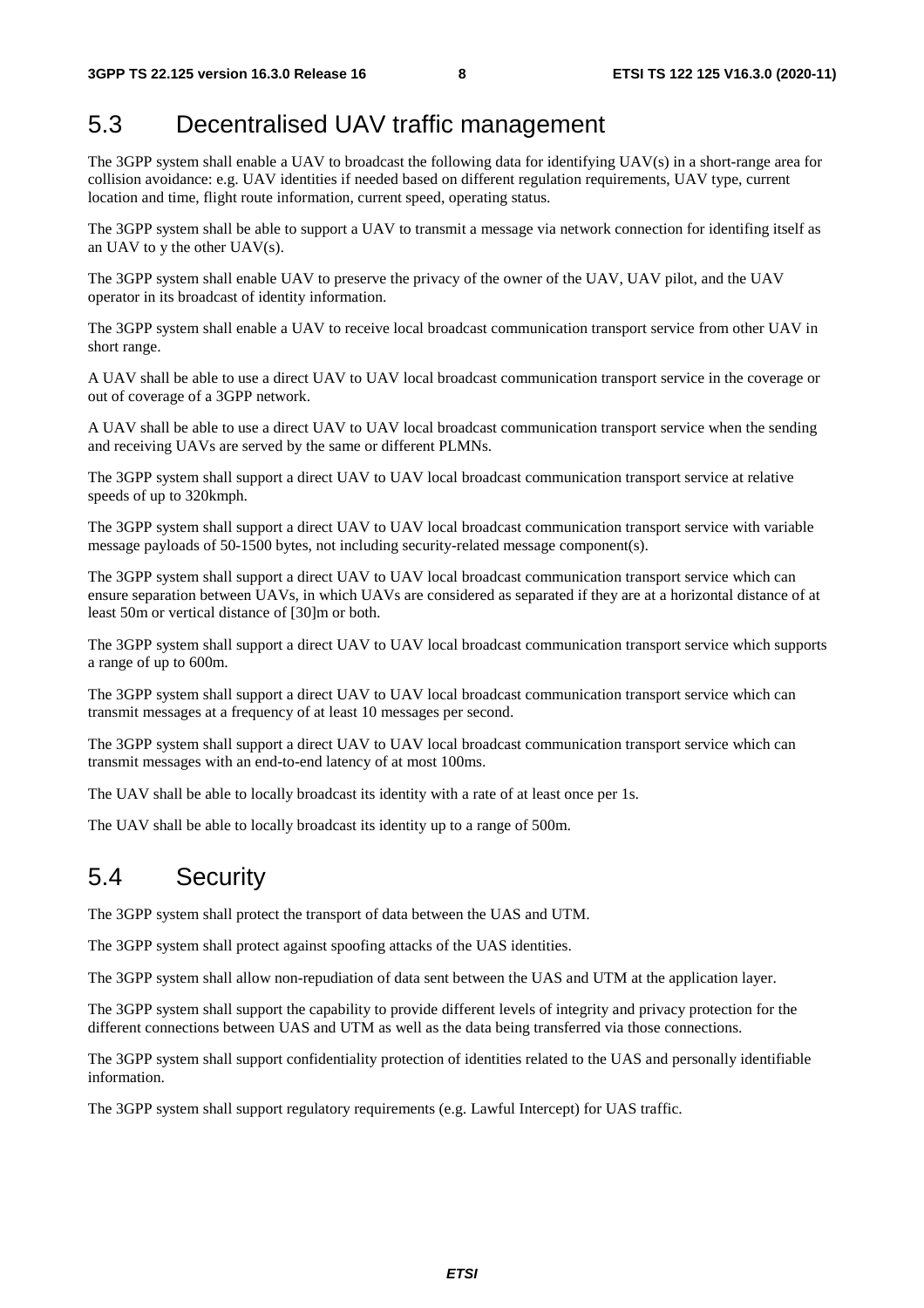# Annex A (informative): UAS Reference Model

# A.1 UAS Reference Model in 3GPP ecosystem



**Figure B.1-1: UAS model in 3GPP ecosystem.** 

In the UAS reference model:

- an UAS is composed by one UAV controller and one or more UAV(s)
- UAVs are connected over cellular connectivity
- a UAV may be controlled by a UAV controller connected via the 3GPP mobile network
- a UAV may be controlled by a UAV controller not connected via the 3GPP mobile network, using a C2 interface not in 3GPP scope
- a UAV controller connected via the 3GPP mobile network may control one or more  $UAV(s)$
- the UAS exchanges application data traffic with a UTM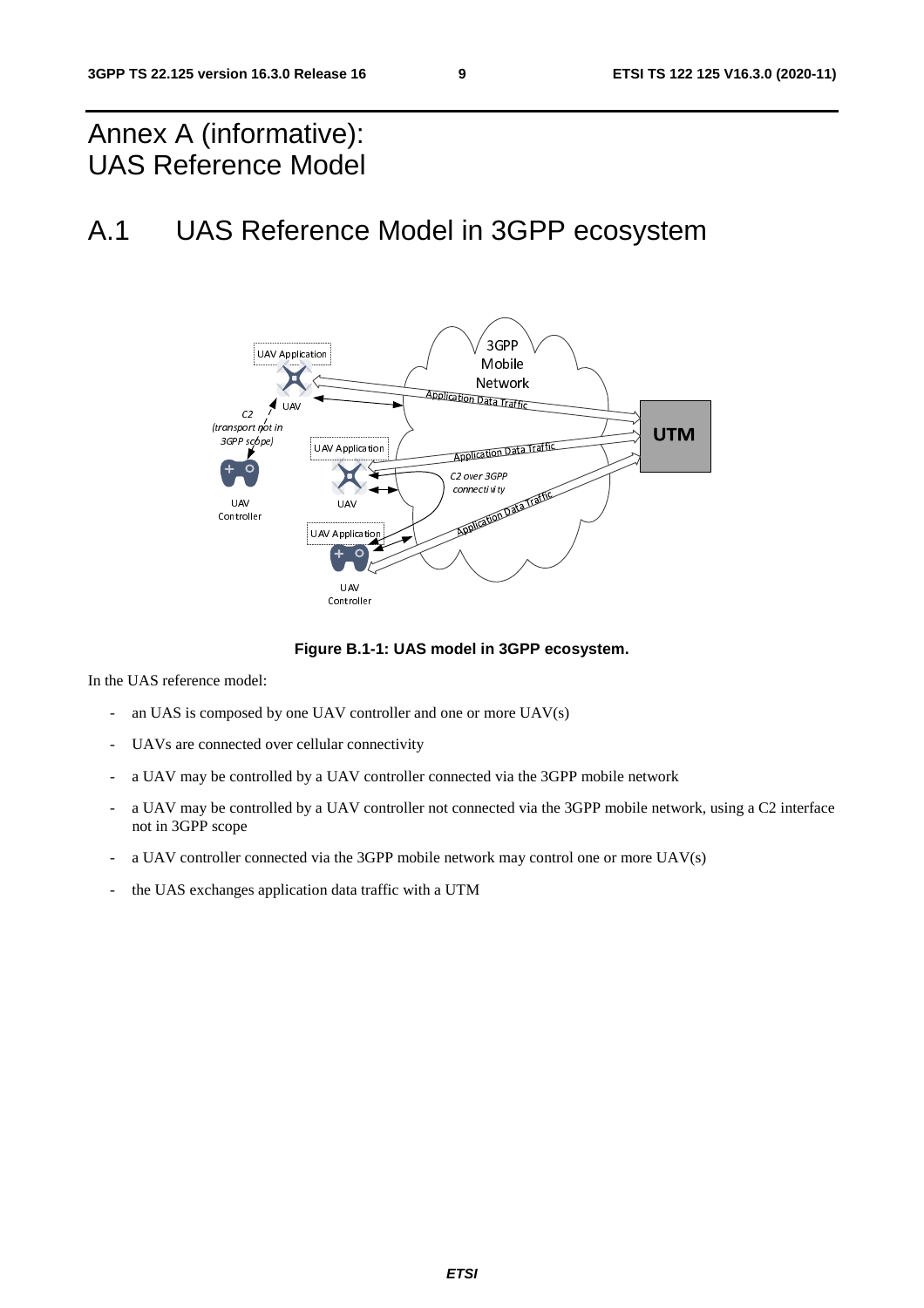# Annex B (informative): Change history

| <b>Date</b> | <b>Meeting TDoc</b> |           | <b>ICR</b> | R.             | Cat | Subject/Comment                                               | <b>New</b> |
|-------------|---------------------|-----------|------------|----------------|-----|---------------------------------------------------------------|------------|
|             |                     |           |            | ev             |     |                                                               | version    |
| 24/08/2018  | SA1#83              | S1-182766 |            |                |     | Skeleton created                                              | 0.1.0      |
| 16/11/2018  | SA1#84              | S1-183278 |            |                |     | TS22.125 v0.2.0 created to include agreements at this meeting | 0.2.0      |
| 2018-12     | SA#82               | SP-181009 |            |                |     | Presentation for one-step approval to SA                      | 1.0.0      |
| 2018-12     | SA#82               | SP-181009 |            |                |     | Raised to v.16.0.0 following SA#82's one step approval        | 16.0.0     |
| 2019-03     | SA#83               | SP-190083 | 0001       | $\overline{2}$ | C   | Removal of requirement on enforcement                         | 16.1.0     |
| 2019-03     | SA#83               | SP-190083 | 0005       |                | F   | Detect and report the problematic UAV controller to UTM       | 16.1.0     |
| 2019-03     | SA#83               | SP-190083 | 0009       |                | F   | Clarification for identity of UAV controller data             | 16.1.0     |
| 2019-03     | SA#83               | SP-190083 | 0008       |                | B   | <b>Addition for Abbreviations</b>                             | 16.1.0     |
| 2019-03     | SA#83               | SP-190083 | 0003       | 3              | F   | <b>Clarification of Centralized UTM</b>                       | 16.1.0     |
| 2019-03     | SA#83               | SP-190083 | 0004       | 3              | F   | Clarification of Decentralized UTM for Collision Avoidance    | 16.1.0     |
| 2019-03     | SA#83               | SP-190083 | 0002       | 2              | F   | <b>Clarification of UTM Definition</b>                        | 16.1.0     |
| 2019-03     | SA#83               | SP-190083 | 0006       | 3              | B   | Definition and Clarification for UTM                          | 16.1.0     |
| 2019-06     | SA#84               | SP-190300 | 0010       | 3              | F   | Rewording the enforcement requirement in section 5.2          | 16.2.0     |
| 2019-09     | SA#85               | SP-190801 | 0021       | 2              | F   | Clarifications on UAS terminology and model                   | 16.3.0     |